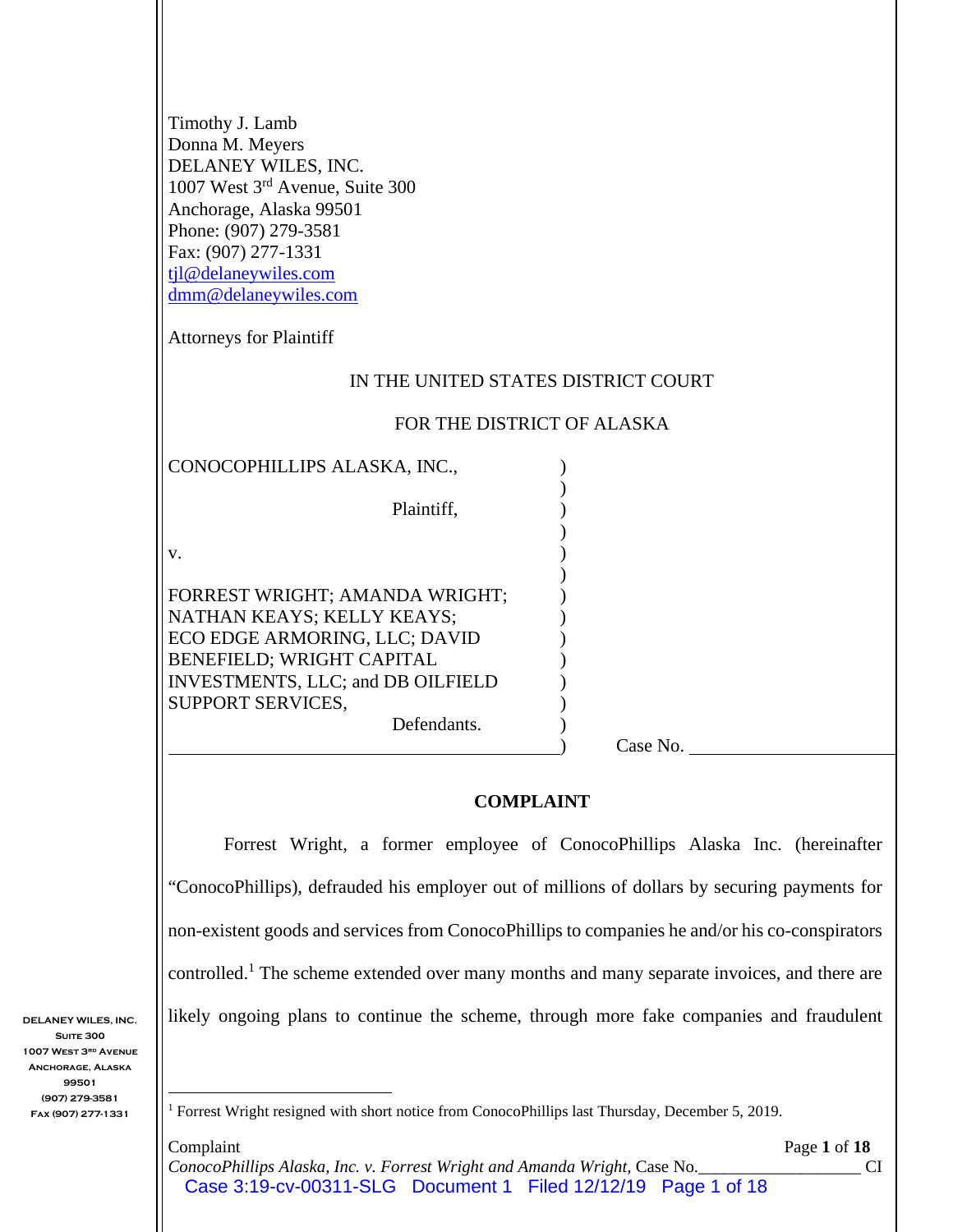invoices. Forrest Wright and Amanda Wright transferred several million dollars of stolen money across state lines and used it to form a wholly owned Nevada corporation which then purchased real estate and other property in Nevada. Co-conspirators Nathan Keays and Kelly Keays similarly used stolen money to purchase real property and other assets in Alaska. More particularly ConocoPhillips alleges and complains as follows:

### **PARTIES**

1. ConocoPhillips Alaska Inc., ("ConocoPhillips") is a corporation organized and in good standing under the laws of the State of Alaska with its principal place of business in Anchorage.

2. Forrest Wright is a resident of Anchorage, Alaska.

3. Amanda Wright is a resident of Anchorage, Alaska.

4. Upon information and belief Forrest and Amanda Wright are husband and wife.

5. Wright Capital Investments, LLC is a limited liability company organized in the State of Nevada, wholly owned by Forrest Wright and Amanda Wright.

6. DB Oilfield Support Services is an unincorporated entity that holds Alaska business license number 2086140. It represents itself to be located in Webber Falls, OK, and to be owned by David Benefield.

7. David Benefield represented himself to ConocoPhillips to be the president of DB Oilfield Support Services and that he lives in Fairbanks, Alaska. Upon information and belief he is the father of Amanda Wright.

8. Nathan Keays is an Anchorage Police Officer, and a resident of Anchorage, Alaska.

9. Kelly Keays is resident of Anchorage, Alaska.

**Suite 300 1007 West 3rd Avenue Anchorage, Alaska 99501 (907) 279-3581 Fax (907) 277-1331** 

**DELANEY WILES, INC.** 

Complaint Page **2** of **18** *ConocoPhillips Alaska, Inc. v. Forrest Wright and Amanda Wright,* Case No.\_\_\_\_\_\_\_\_\_\_\_\_\_\_\_\_\_\_\_ CI Case 3:19-cv-00311-SLG Document 1 Filed 12/12/19 Page 2 of 18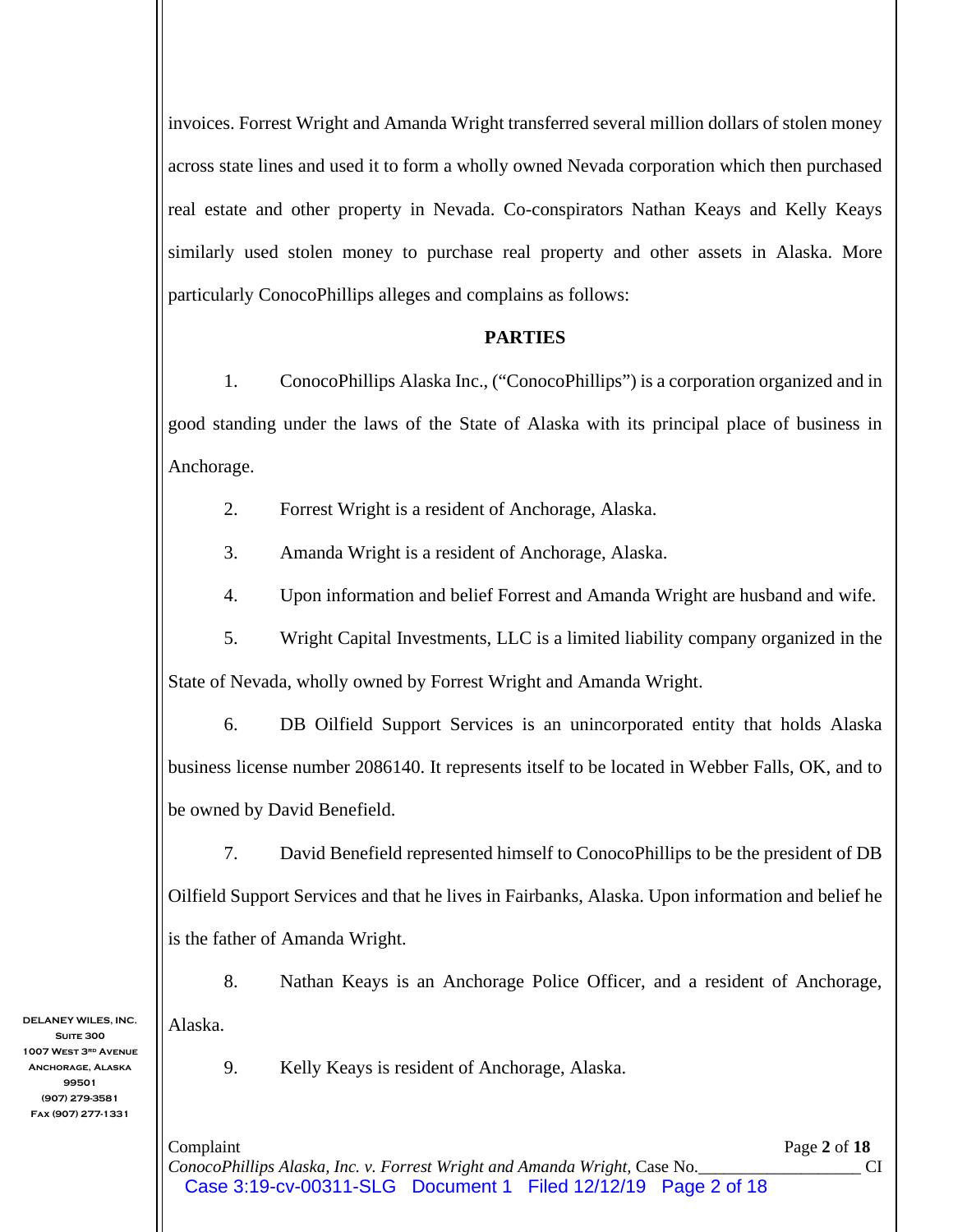10. Upon information and belief, Nathan Keays and Kelly Keays are husband and wife.

11. Eco Edge Armoring, LLC ("Eco Edge") is a corporation organized under the laws of the State of Alaska and owned and managed by Nathan Keays and Kelly Keays.

## **JURISDICTION AND VENUE**

12. Jurisdiction in this court is proper under 18 U.S.C. § 1964; 28 U.S.C. § 1331; and 28 U.S.C. § 1367(a).

13. Venue is proper in this judicial under 28 U.S.C. § 1391 because the most substantial part of the events giving rise to this claim occurred in Anchorage, AK.

# **FACTUAL ALLEGATIONS COMMON TO ALL CLAIMS**

14. At the times relevant to this complaint Forrest Wright was employed in Anchorage, Alaska by ConocoPhillips as a Senior Drilling and Wells Planner.

15. In his position as Senior Drilling and Wells Planner Forrest Wright had the authority to propose suppliers to become "approved vendors" for ConocoPhillips. Only approved vendors can sell materials and provide services to ConocoPhillips.

16. In his position Forrest Wright had the authority to requisition materials and services for purchase and use by ConocoPhillips.

17. Forrest Wright and Amanda Wright conspired among themselves and with others to defraud ConocoPhillips. The conspiracy involved having Forrest Wright propose two businesses—DB Oilfield Support Services and Eco Edge Armoring, LLC—to be approved as vendors to ConocoPhillips and submit fraudulent information to obtain such approval. DB Oilfield Support Services was purportedly owned by David Benefield, who is Amanda Wright's father. Eco Edge Armoring, LLC was owned by Nathan Keays and Kelly Keays.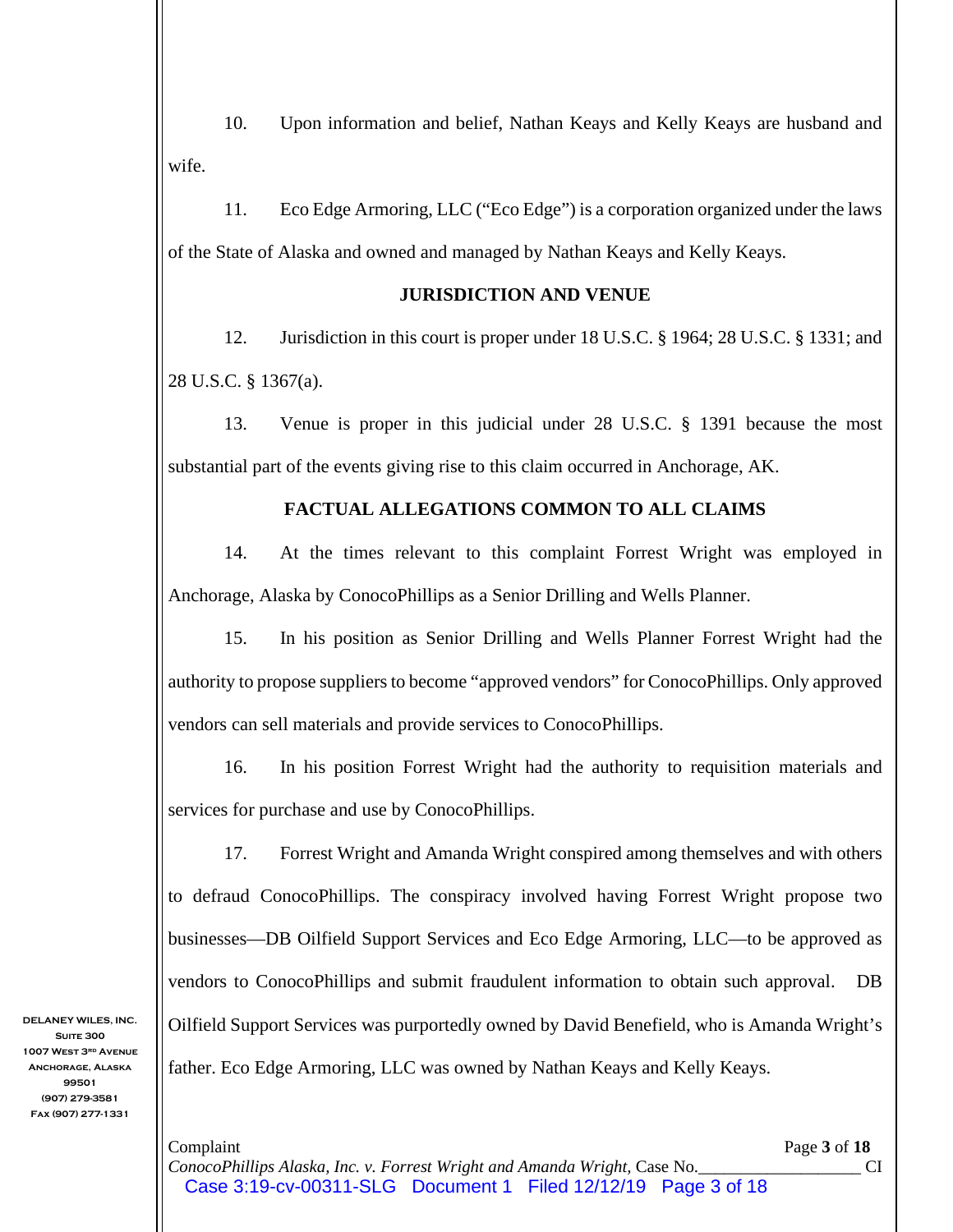18. Forrest Wright, with the assistance of the other co-conspirators/defendants arranged for bids to be submitted to ConocoPhillips from DB Oilfield Support Services for pipe racks, inspection shelters and other goods. Forrest Wright, with the assistance of the other coconspirators/defendants also arranged for bids to be submitted to ConocoPhillips from Eco Edge to provide materials and services to ConocoPhillips. Forrest Wright and the other defendants knew that the materials and goods did not exist and would never be provided, and that the services would never be provided.

19. After DB Oilfield Support Services and Eco Edge became approved vendors and Forrest Wright arranged for ConocoPhillips to issue purchase orders for materials and services. DB Oilfield Support Services and Eco Edge then submitted invoices for work never done and/or goods never delivered. Forrest Wright, through fraud and misrepresentation, convinced others at ConocoPhillips to approve payment of the invoices.

## **PAYMENTS TO ECO EDGE ARMORING, LLC**

20. On March 1, 2019 Nathan Keays wrote an email to Forrest Wright proposing that Eco Edge be hired to perform pipe inspection services for ConocoPhillips at the Fairbanks railroad yard, at a rate of \$2,075 per day.

21. On March 5, 2019 Forrest Wright proposed Eco Edge become an approved vendor to ConocoPhillips.

22. Forrest Wright obtained approval from ConocoPhillips to hire Eco Edge at the rate of \$2,075 per day.

23. Between March 11, 2019 and October 1, 2019, Eco Edge submitted eight separate invoices for pipe inspection services totaling \$439,930.

**DELANEY WILES, INC. Suite 300 1007 West 3rd Avenue Anchorage, Alaska 99501 (907) 279-3581 Fax (907) 277-1331** 

> Complaint Page **4** of **18** *ConocoPhillips Alaska, Inc. v. Forrest Wright and Amanda Wright,* Case No.\_\_\_\_\_\_\_\_\_\_\_\_\_\_\_\_\_\_\_ CI Case 3:19-cv-00311-SLG Document 1 Filed 12/12/19 Page 4 of 18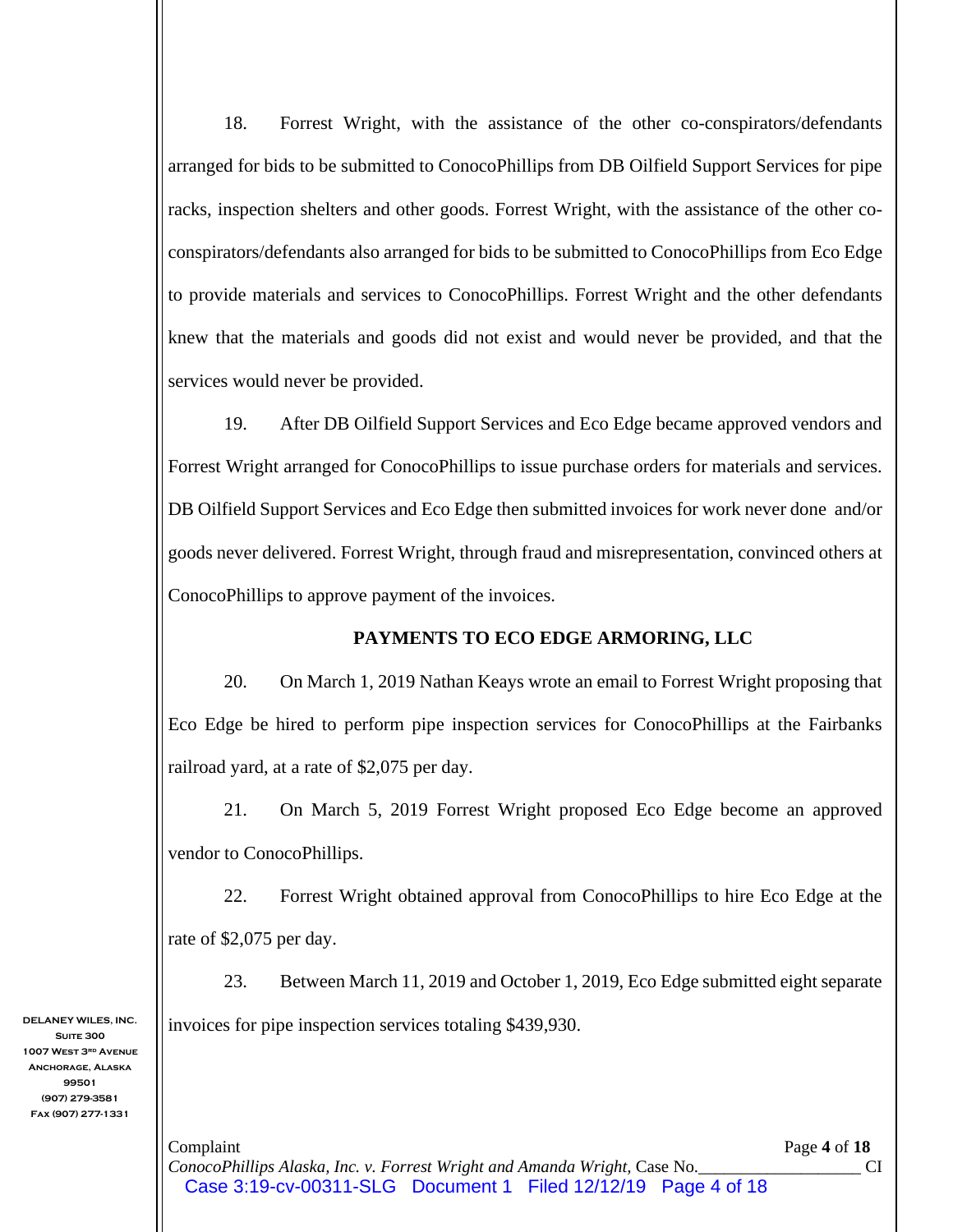24. Eco Edge provided no services for ConocoPhillips at the Fairbanks railroad yard. Employees of the Alaska Railroad state that they never heard of Eco Edge or encountered any individuals performing the services that Eco Edge was supposed to be providing.

25. On April 14, 2019 Nathan Keays wrote an email to Forrest Wright stating that Eco Edge had available  $11,000$  feet of  $22$ " joints<sup>2</sup> made by Sumitomo Corporation that his supplier has at "liquidation" prices of \$88.5/foot. Nathan Keays stated the pipe was located at Unique Machine in Anchorage.

26. Sumitomo does not make 22" joints of the type Eco Edge claimed to have available. Unique Machine does not and never did have 11,000 feet of 22" joints. That amount of pipe would be approximately 44 truckloads, an amount Unique Machine employees surely would have noticed.

27. Forrest Wright proposed to ConocoPhillips that ConocoPhillips purchase the 22" joints from Eco Edge.

28. To convince ConocoPhillips to purchase the 22" joints from Eco Edge, Forrest Wright created a fictitious email exchange with Pat Hanley, president of Cal IV Pipe, Inc. This exchange purported to show Mr. Hanley quoting a price of \$225/ft for the same type of joints from the same manufacturer.

29. Eco Edge submitted two invoices to ConocoPhillips for selling and delivering the non-existent 22" pipe, in the amounts of \$974,474 and \$495,600.

30. Forrest Wright through fraud and misrepresentation convinced others at ConocoPhillips to approve payment of those invoices and others.

<sup>&</sup>lt;sup>2</sup> "Joint" is the industry term for a 44 foot length of pipe.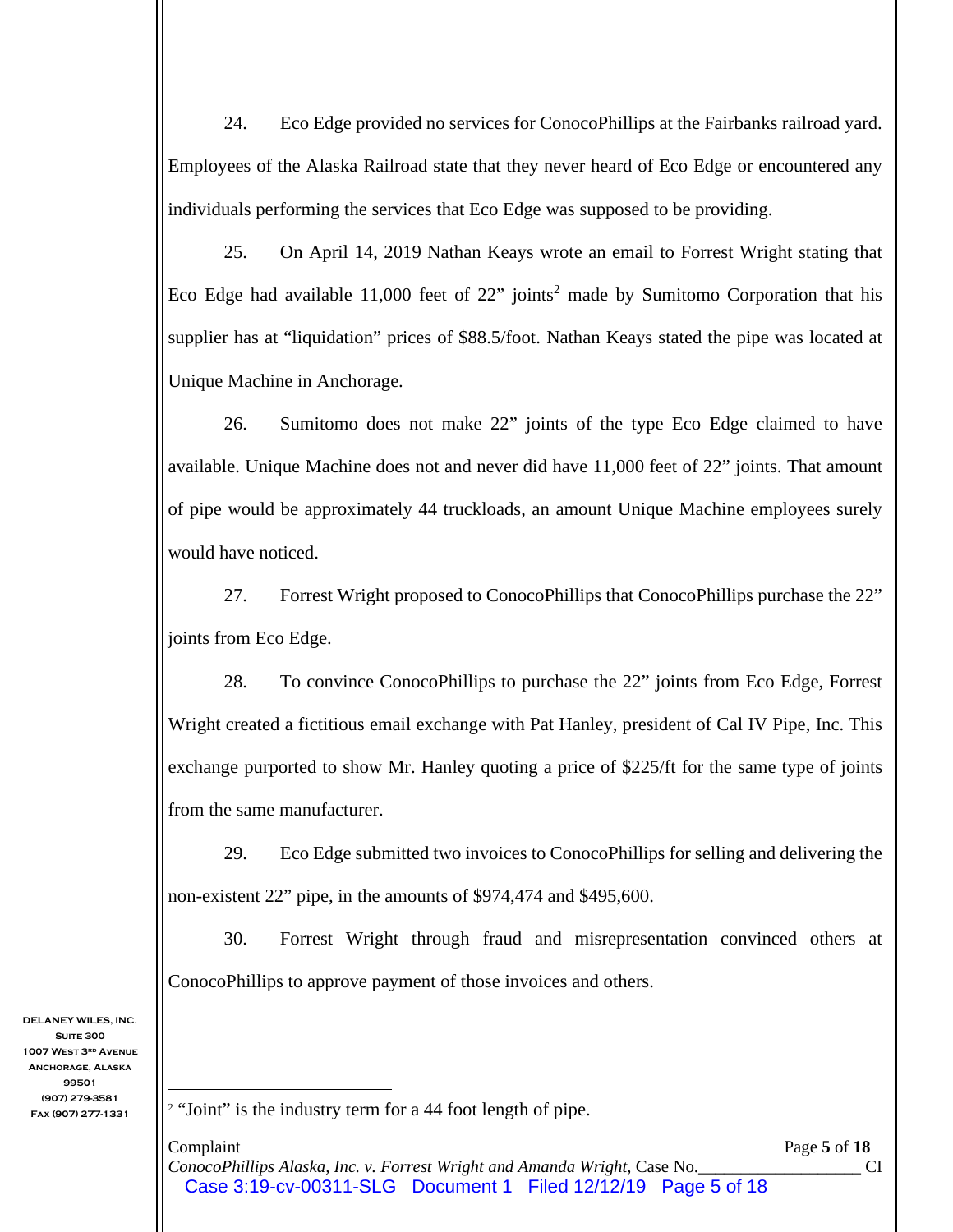31. Eco Edge is as of this date still submitting fraudulent time sheets for purported work done in an attempt to get paid on outstanding invoices.

32. The following payments were made from ConocoPhillips to Eco Edge. There are other invoices pending which ConocoPhillips has not paid. There may be others not listed here:

| Payment Doc# | <b>Invoice Date</b> | Date Paid | Amount     |
|--------------|---------------------|-----------|------------|
| 2200012108   | 4/9/2019            | 4/15/2019 | 10,375.00  |
| 2200013618   | 4/17/2019           | 4/22/2019 | 16,516.50  |
| 2200014810   | 4/29/2019           | 5/3/2019  | 49,800.00  |
| 2200014811   | 4/29/2019           | 5/3/2019  | 49,500.00  |
| 2200016610   | 5/13/2019           | 5/17/2019 | 320,000.00 |
| 2200017350   | 5/16/2019           | 5/20/2019 | 974,473.50 |
| 2200017351   | 5/16/2019           | 5/21/2019 | 495,600.00 |
| 2200018301   | 5/23/2019           | 5/28/2019 | 98,430.00  |
| 2200018749   | 5/29/2019           | 6/3/2019  | 99,300.00  |
| 2200018750   | 5/29/2019           | 6/3/2019  | 82,500.00  |
| 2200018751   | 5/29/2019           | 6/3/2019  | 37,050.00  |
| 2200019640   | 6/5/2019            | 6/10/2019 | 42,900.00  |
| 2200020890   | 6/13/2019           | 6/17/2019 | 41,250.00  |
| 2200023100   | 7/2/2019            | 7/8/2019  | 124,775.00 |
| 2200023101   | 7/2/2019            | 7/8/2019  | 60,450.00  |
| 2200023102   | 7/2/2019            | 7/8/2019  | 60,450.00  |
| 2200026549   | 7/30/2019           | 8/5/2019  | 120,750.00 |
| 2200028372   | 8/14/2019           | 8/19/2019 | 58,500.00  |
| 2200030569   | 8/29/2019           | 9/3/2019  | 185,225.00 |
| 2200030570   | 8/29/2019           | 9/4/2019  | 29,250.00  |
| 2200034021   | 9/27/2019           | 10/3/2019 | 64,325.00  |
| 2200034022   | 9/27/2019           | 10/3/2019 | 66,300.00  |

## **PAYMENTS TO DB OILFIELD SUPPORT SERVICES**

33. In furtherance of the scheme to defraud ConocoPhillips, on April 23, 2019 Forrest Wright sent an email to "David" at DB Oilfield Support Services asking about a pipe racking system. Forrest Wright and "David" exchanged a series of emails purporting to be negotiations. Upon information and belief "David" was David Wayne Benefield—Amanda Wright's father and Forrest Wright's father-in-law.

**DELANEY WILES, INC. Suite 300 1007 West 3rd Avenue Anchorage, Alaska 99501 (907) 279-3581 Fax (907) 277-1331** 

> Complaint Page **6** of **18** *ConocoPhillips Alaska, Inc. v. Forrest Wright and Amanda Wright,* Case No.\_\_\_\_\_\_\_\_\_\_\_\_\_\_\_\_\_\_\_ CI Case 3:19-cv-00311-SLG Document 1 Filed 12/12/19 Page 6 of 18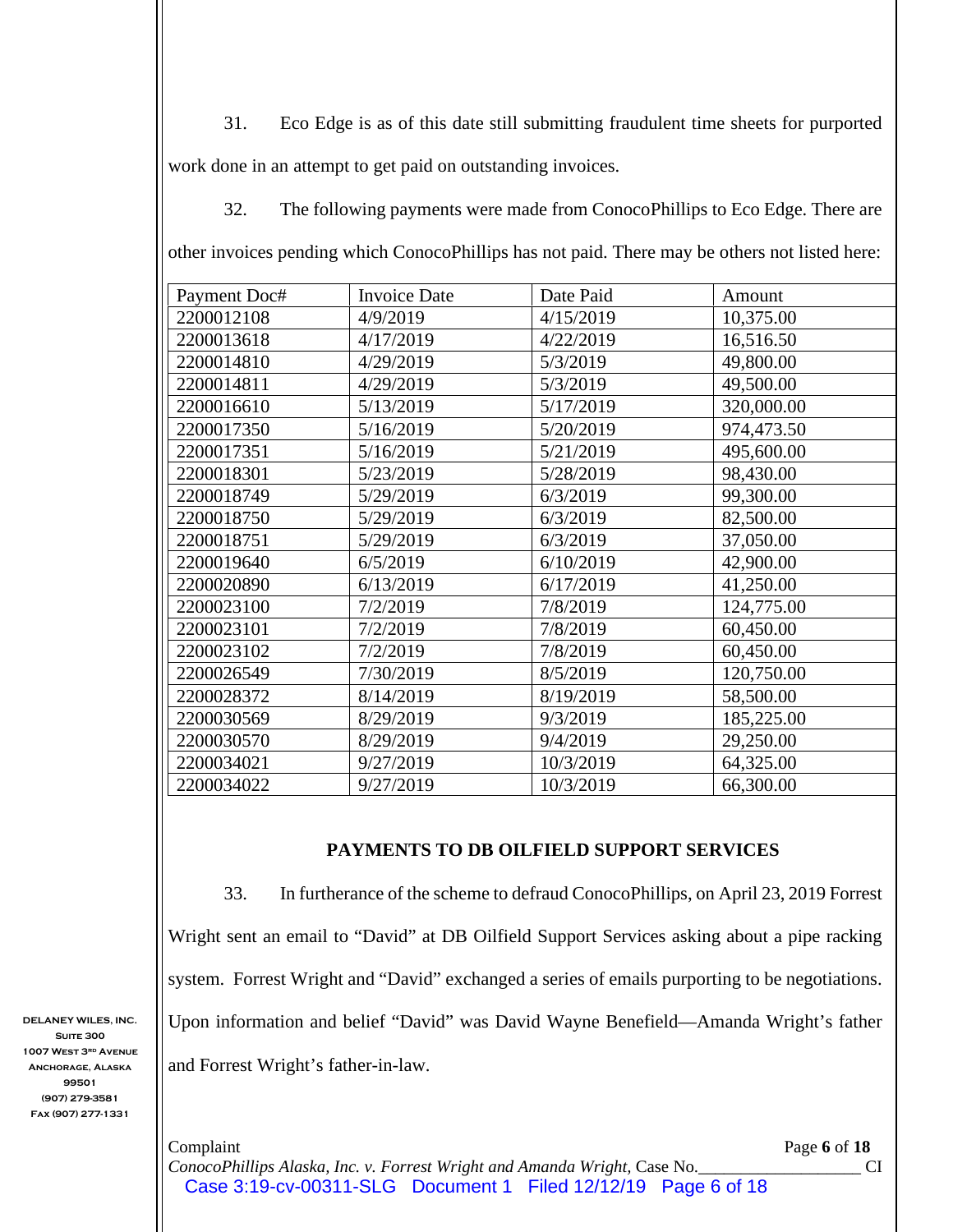34. On April 26, 2019 Forrest Wright proposed to ConocoPhillips that ConocoPhillips approve DB Oilfield Support Services to become an authorized vendor.

35. Over a period of months, beginning in April, 2019 Forrest Wright directed various material personnel under him to create purchase requisitions for pipe, pipe racks and inspection equipment from DB Oilfield Support Services.

36. DB Oilfield Support Services submitted the following invoices to ConocoPhillips and received payment from ConocoPhillips on the following dates:

| Invoice # | Date      | <b>Amount Paid</b> | Date Paid |
|-----------|-----------|--------------------|-----------|
| 1901      | 5/6/2019  | \$990,000          | 5/13/2019 |
| 1906      | 5/6/2019  | \$990,000          | 5/13/2019 |
| 1913      | 5/9/2019  | \$990,000          | 5/20/2019 |
| 1922      | 6/3/2019  | \$462,000          | 6/28/2019 |
| 10012     | 8/23/2019 | \$716,000          | 8/23/2019 |

37. The invoices from DB Oilfield Support Services were for adjustable pipe racks, cribbing and inspection shelters to be used at the Fairbanks railroad yard for storage and inspection of pipe/joints purchased by ConocoPhillips. Forrest Wright, through fraud and misrepresentation, convinced others at ConocoPhillips to approve payment of these and other invoices.

**DELANEY WILES, INC. Suite 300 1007 West 3rd Avenue Anchorage, Alaska 99501 (907) 279-3581 Fax (907) 277-1331** 

> Complaint Page **7** of **18** *ConocoPhillips Alaska, Inc. v. Forrest Wright and Amanda Wright,* Case No.\_\_\_\_\_\_\_\_\_\_\_\_\_\_\_\_\_\_\_ CI Case 3:19-cv-00311-SLG Document 1 Filed 12/12/19 Page 7 of 18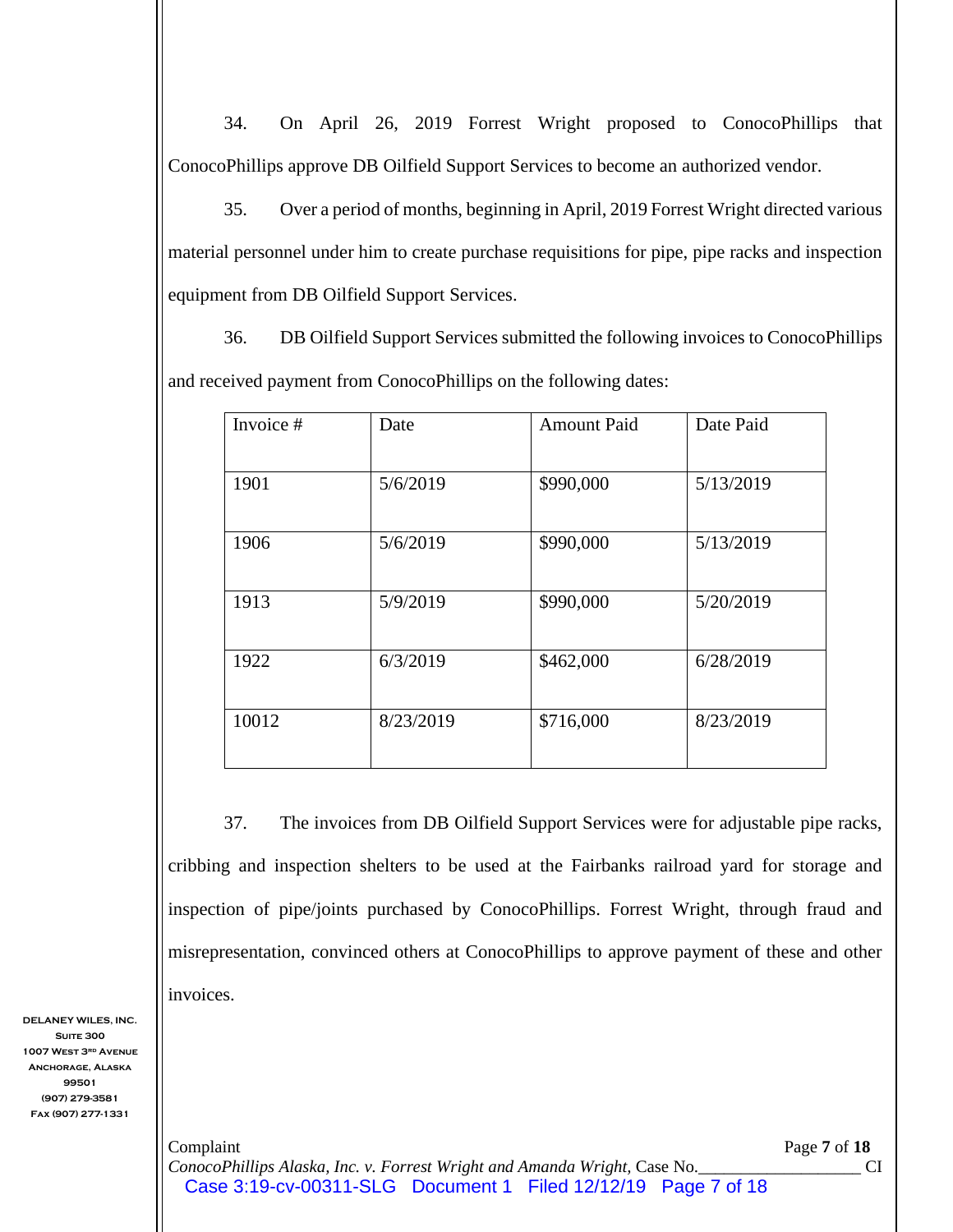38. There are no materials, tubing, cribbing, pipe racks or inspection shelters provided by DB Oilfield Support Services at the Fairbanks railyard or anywhere else that could be located by ConocoPhillips.

39. DB Oilfield Support Services has never delivered any materials or goods to ConocoPhillips.

40. DB Oilfield Support Services does not exist as a legal entity. DB Oilfield Support Services represented to ConocoPhillips that it is based in Webbers Falls, Oklahoma.

41. DB Oilfield Support Services obtained an Alaska business license only three days before Forrest Wright proposed them as a vendor. The license names David Benefield as the owner of DB Oilfield Support Services.

42. The name of the vendor contact supplied by DB Oilfield Support Services to ConocoPhillips is David Benefield.

43. On April 27, 2019, the day after Forrest Wright requested DB Oilfield Support Services be approved as a vender, Forrest Wright initiated an email exchange from his ConocoPhillips office computer with the "Friendly Geek," an individual offering computer/IT services. Forrest Wright hired the Friendly Geek to create organization charts, power point slideshow and a website for DB Oilfield Support Services. Forrest Wright informed the Friendly Geek that the website was to be "more for show than practicality."

## **WRIGHT CAPITAL INVESTMENTS, LLC**

44. Upon information and belief and in furtherance of the conspiracy Forrest Wright and Amanda Wright caused funds to be transferred from DB Oilfield Support Services to Wright Capital Investments, LLC.

Complaint Page **8** of **18** *ConocoPhillips Alaska, Inc. v. Forrest Wright and Amanda Wright,* Case No.\_\_\_\_\_\_\_\_\_\_\_\_\_\_\_\_\_\_\_ CI Case 3:19-cv-00311-SLG Document 1 Filed 12/12/19 Page 8 of 18

**Suite 300 1007 West 3rd Avenue Anchorage, Alaska 99501 (907) 279-3581 Fax (907) 277-1331** 

**DELANEY WILES, INC.**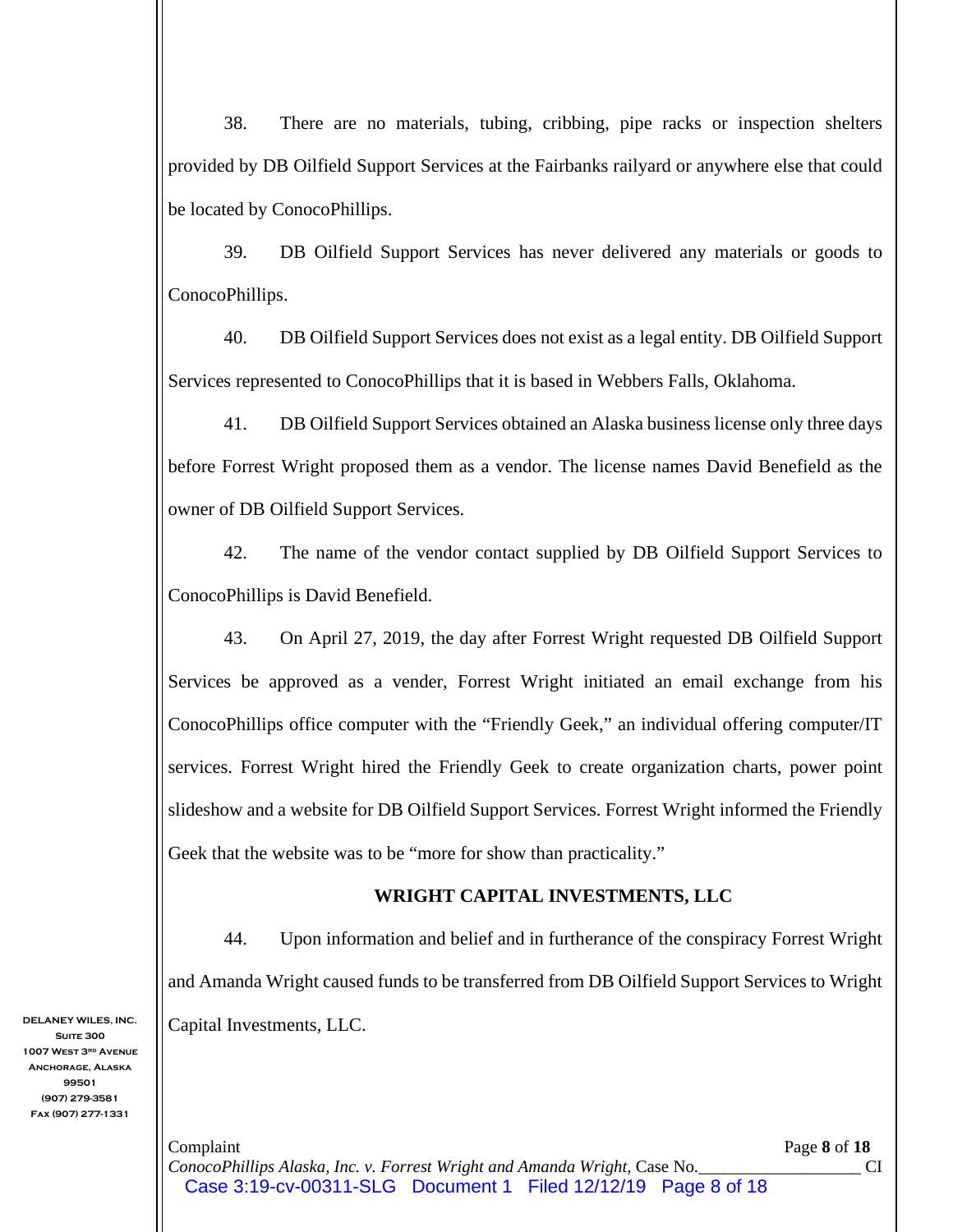45. Forrest and Amanda Wright formed Wright Capital Investments, LLC, a Nevada limited liability corporation on July 21, 2019.

46. On or around August of 2019, Forrest Wright and Amanda Wright, through Wright Capital Investments, LLC used some of the funds fraudulently obtained from ConocoPhillips to purchase in whole or part at least 17 separate houses in Las Vegas, NV with a total purchase price of \$4,200,000.00. The legal descriptions of those properties are as follows:

- a. APN 138-23-613-035 6233 Espinosa Avenue Las Vegas, Nevada
- b. APN 138-24-115-006 5908 W Bartlett Avenue Las Vegas, Nevada
- c. APN 138-25-112-019 1524 Saylor Way Las Vegas, Nevada
- d. APN 138-25-114-057 1400 Saylor Way Las Vegas, Nevada
- e. APN 138-25-312-008 5824 Iris Avenue Las Vegas, Nevada
- f. APN 138-25-314-039 5821 Halifax Avenue Las Vegas, Nevada
- g. APN 138-34-711-027 716 Vincent Way Las Vegas, Nevada
- h. APN 138-34-712-050 609 Cline Street Las Vegas, Nevada
- i. APN 138-35-711-036 501 Slayton Drive Las Vegas, Nevada
- j. APN 138-36-120-029 5420 Banjo Street

Complaint Page **9** of **18**

**Suite 300 1007 West 3rd Avenue Anchorage, Alaska 99501 (907) 279-3581 Fax (907) 277-1331** 

**DELANEY WILES, INC.** 

*ConocoPhillips Alaska, Inc. v. Forrest Wright and Amanda Wright,* Case No.\_\_\_\_\_\_\_\_\_\_\_\_\_\_\_\_\_\_\_ CI Case 3:19-cv-00311-SLG Document 1 Filed 12/12/19 Page 9 of 18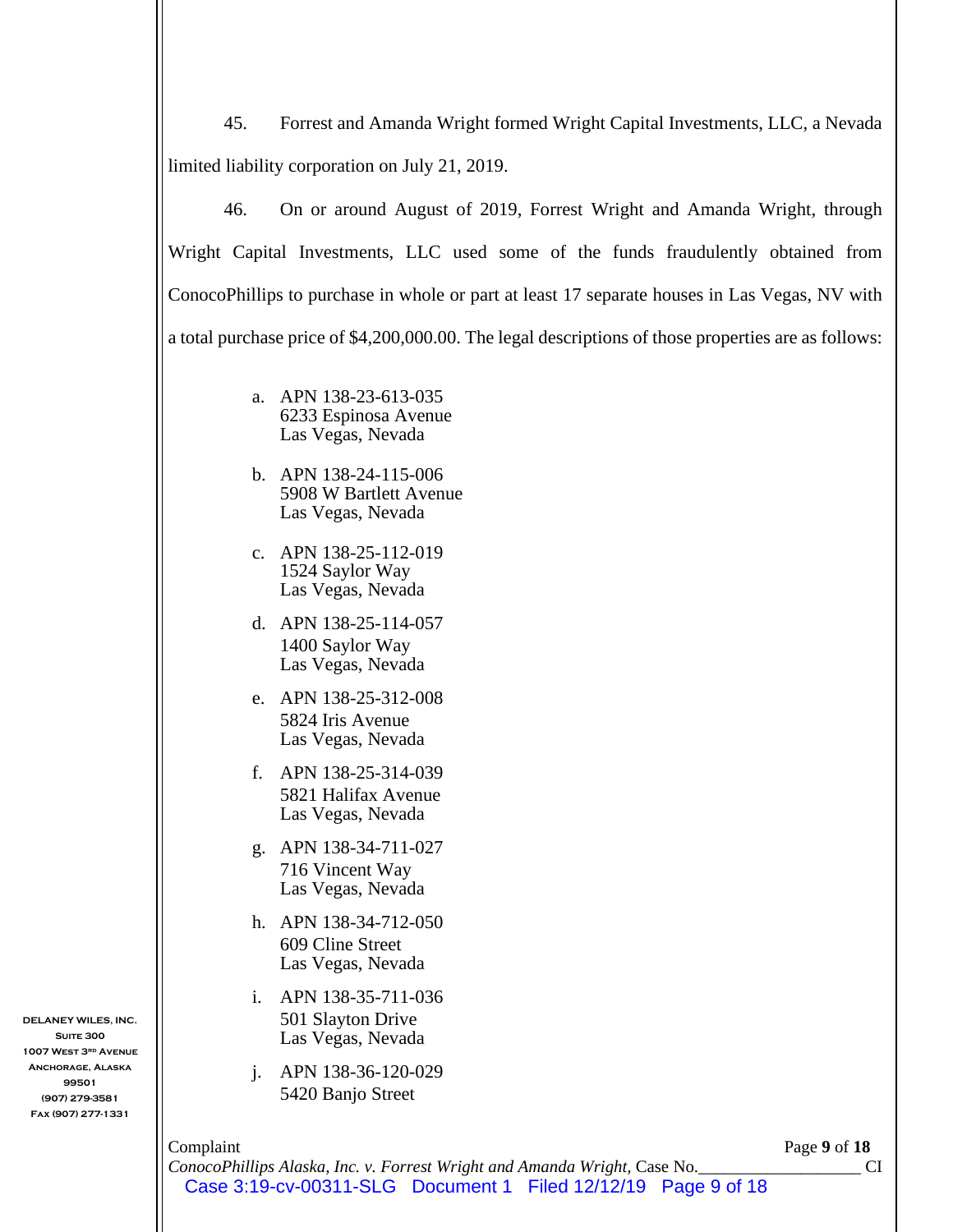Las Vegas, Nevada

- k. APN 139-08-411-011 3602 Gold Sluice Avenue North Las Vegas, Nevada
- l. APN 139-19-213-079 4609 Sawyer Avenue Las Vegas, Nevada
- m. APN 139-29-714-050 2149 Sleepy Court Las Vegas, Nevada
- n. APN 139-30-318-007 721 Fairway Drive Las Vegas, Nevada
- o. APN 140-22-314-028 1826 Green Acres Avenue Las Vegas, Nevada
- p. APN 163-01-612-049 5201 Mountain View Drive Las Vegas, Nevada
- q. APN 163-15-810-114 3973 Arrowood Drive Las Vegas, Nevada

#### **ALASKA PROPERTY TRANSACTIONS**

47. Nathan Keays purchased two garage condominium units in Eagle River, AK on

October 8, 2019, legally described as:

Units 11 and 12, EAGLE RIVER GARAGES, as identified in the declaration recorded May 22, 2019 in as Reception No. 2019- 016602-0, and amendments thereto and as shown on floor plans and as-built survey filed under Plat No. 2019-43, in the office of the Recorder for the Anchorage Recording District, Third Judicial District, State of Alaska.

Nathan Keays paid cash for these properties. Upon information and belief, the Keays used funds

embezzled or fraudulently obtained from ConocoPhillips to purchase these properties. A sign on

the door of Unit 11 described above says "Eco Edge Armoring, LLC"

**Complaint** Page **10** of **18** *ConocoPhillips Alaska, Inc. v. Forrest Wright and Amanda Wright,* Case No.\_\_\_\_\_\_\_\_\_\_\_\_\_\_\_\_\_\_\_ CI Case 3:19-cv-00311-SLG Document 1 Filed 12/12/19 Page 10 of 18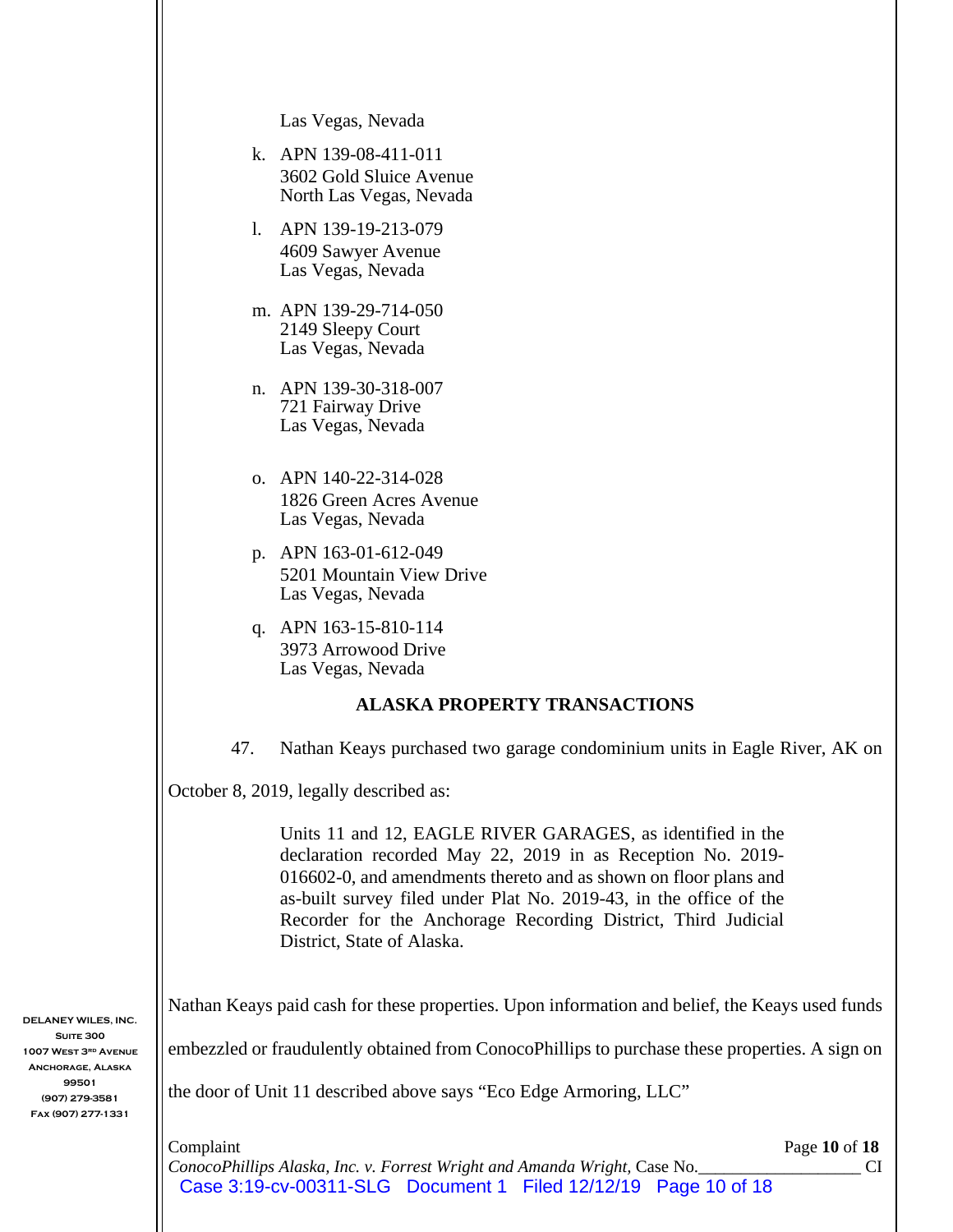| 48.               | On or around October 26, 2019 Nathan and Kelly Keays paid off the \$145,350                                                                                                                                                                                                                                                                                            |
|-------------------|------------------------------------------------------------------------------------------------------------------------------------------------------------------------------------------------------------------------------------------------------------------------------------------------------------------------------------------------------------------------|
|                   | mortgage on property that they owned, legally described as:                                                                                                                                                                                                                                                                                                            |
|                   | Unit 106, 79TH STREET GARAGETOWN PHASE 2, as identified<br>in the declaration recorded February 2, 2016 as Reception No. 2016-<br>004204-0, and amendments thereto and as shown on floor plans and<br>as-built survey filed under Plat No. 2016-17, in the office of the<br>Recorder for the Anchorage Recording District, Third Judicial<br>District, State of Alaska |
|                   | Upon information and belief the Keays used funds embezzled or fraudulently obtained from                                                                                                                                                                                                                                                                               |
|                   | ConocoPhillips to pay off this mortgage.                                                                                                                                                                                                                                                                                                                               |
| 49.               | On or around March 22, 2019 Forrest Wright and Amanda Wright purchased                                                                                                                                                                                                                                                                                                 |
|                   | property in Anchorage AK, legally described as:                                                                                                                                                                                                                                                                                                                        |
|                   | Unit 29 of BOSTON SQUARE CONDOMINIUMS, as shown on<br>the Floor Plans filed under Plat No. 2001-35, located in the<br>Anchorage Recording District, Third Judicial District, State of<br>Alaska and as described in the Declaration recorded March 17, 2000<br>in Book 3608 at Page 228 and Amendments thereto, if any.                                                |
| 50.               | Upon information and belief Forrest Wright and Amanda Wright                                                                                                                                                                                                                                                                                                           |
|                   | have used funds embezzled or fraudulently obtained from ConocoPhillips to make                                                                                                                                                                                                                                                                                         |
|                   | payments on the mortgage and/or maintain this property.                                                                                                                                                                                                                                                                                                                |
|                   | <b>COUNT I-RICO</b>                                                                                                                                                                                                                                                                                                                                                    |
| 51.               | The allegations contained in the preceding paragraphs are incorporated as if fully                                                                                                                                                                                                                                                                                     |
| set forth herein. |                                                                                                                                                                                                                                                                                                                                                                        |
| 52.               | ConocoPhillips has suffered injury by reason of defendants' racketeering activity.                                                                                                                                                                                                                                                                                     |
| 53.               | Defendants'<br>conduct<br>constitutes<br>defraud<br>intentional<br>scheme<br>an<br>to                                                                                                                                                                                                                                                                                  |
| ConocoPhillips.   |                                                                                                                                                                                                                                                                                                                                                                        |
|                   |                                                                                                                                                                                                                                                                                                                                                                        |
| Complaint         | Page 11 of 18                                                                                                                                                                                                                                                                                                                                                          |

Case 3:19-cv-00311-SLG Document 1 Filed 12/12/19 Page 11 of 18

**DELANEY WILES, IN Suite 300 1007 WEST 3RD AVEN ANCHORAGE, ALASK 99501 (907) 279-3581 Fax (907) 277-1331**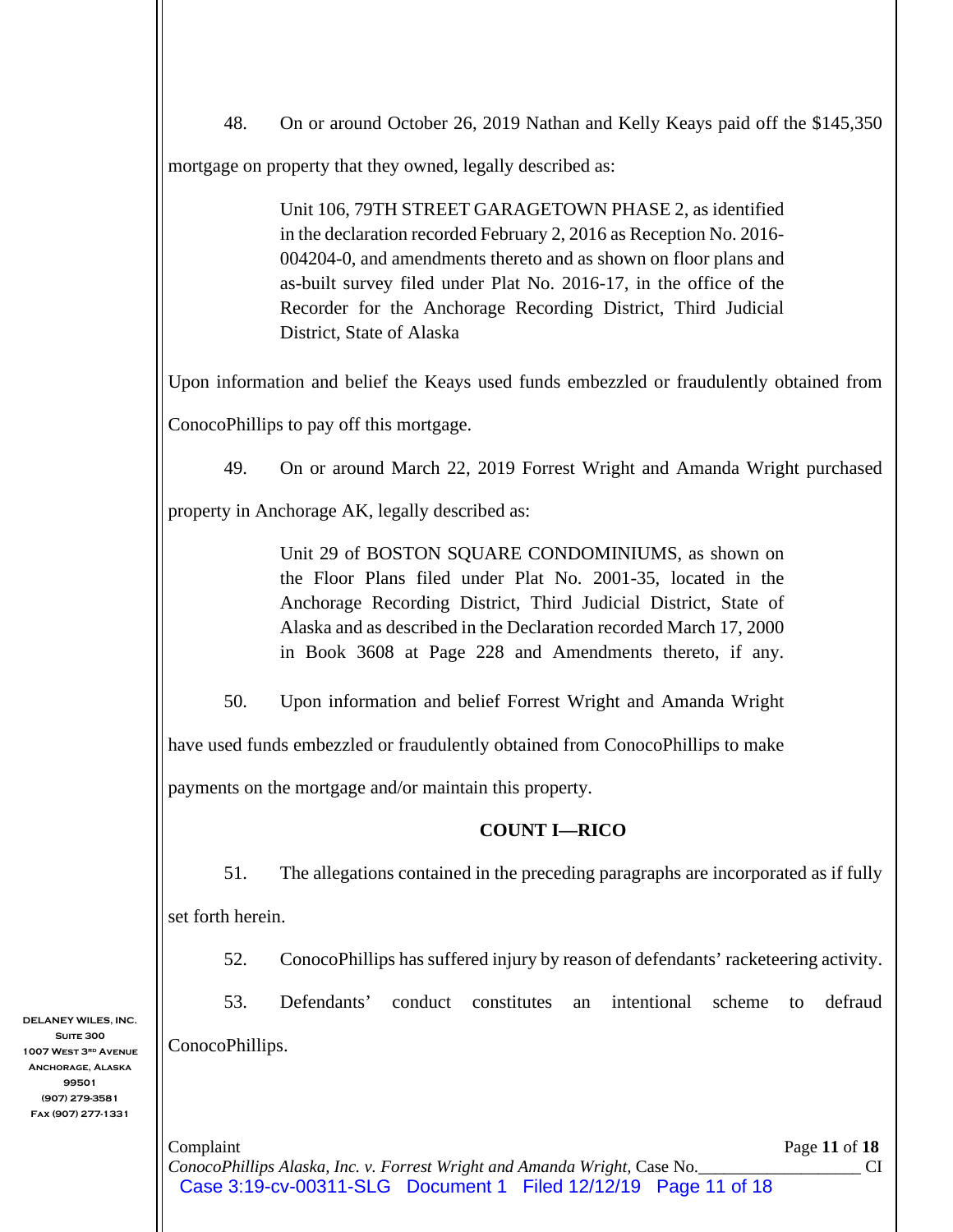54. Defendants acted together for the common purpose of embezzling money from and defrauding ConocoPhillips.

55. The Defendants' conduct in submitting false invoices, facilitating and receiving payment on the false invoices, transferring the funds from one state to another and attempting to launder the money through real estate purchases in Nevada, Alaska and elsewhere constitute racketeering activity as that term is defined in 18 USC § 1961.

56. Defendants' conduct violated 18 U.S.C. § 1341; 18 U.S.C. § 1343; and 18 U.S.C. § 2314.

57. Defendants' actions violated the National Stolen Property Act, 18 USC § 2314. Defendants transferred more than \$4,000,000 across state lines, from Alaska to a Nevada LLC and used the funds to purchase real estate in Nevada.

58. Forrest Wright used interstate wire communications in furtherance of the illegal scheme in violation of 18 U.S.C. § 1843.

59. On May 8, 2019 Forrest Wright sent an email from his computer in Alaska to Bonita Townsend, a ConocoPhillips purchasing analyst in Houston and attached a sham quotation from DB Oilfield Support Services in order to have the purchase order for non-existent pipe racks approved by ConocoPhillips.

60. Forrest Wright used ConocoPhillips' computer system to make fraudulent representations to ConocoPhillips employees located in Oklahoma. Based on these misrepresentations and others ConocoPhillips employees in Oklahoma approved and/or paid for the transactions with DB Oilfield Support Services and Eco Edge.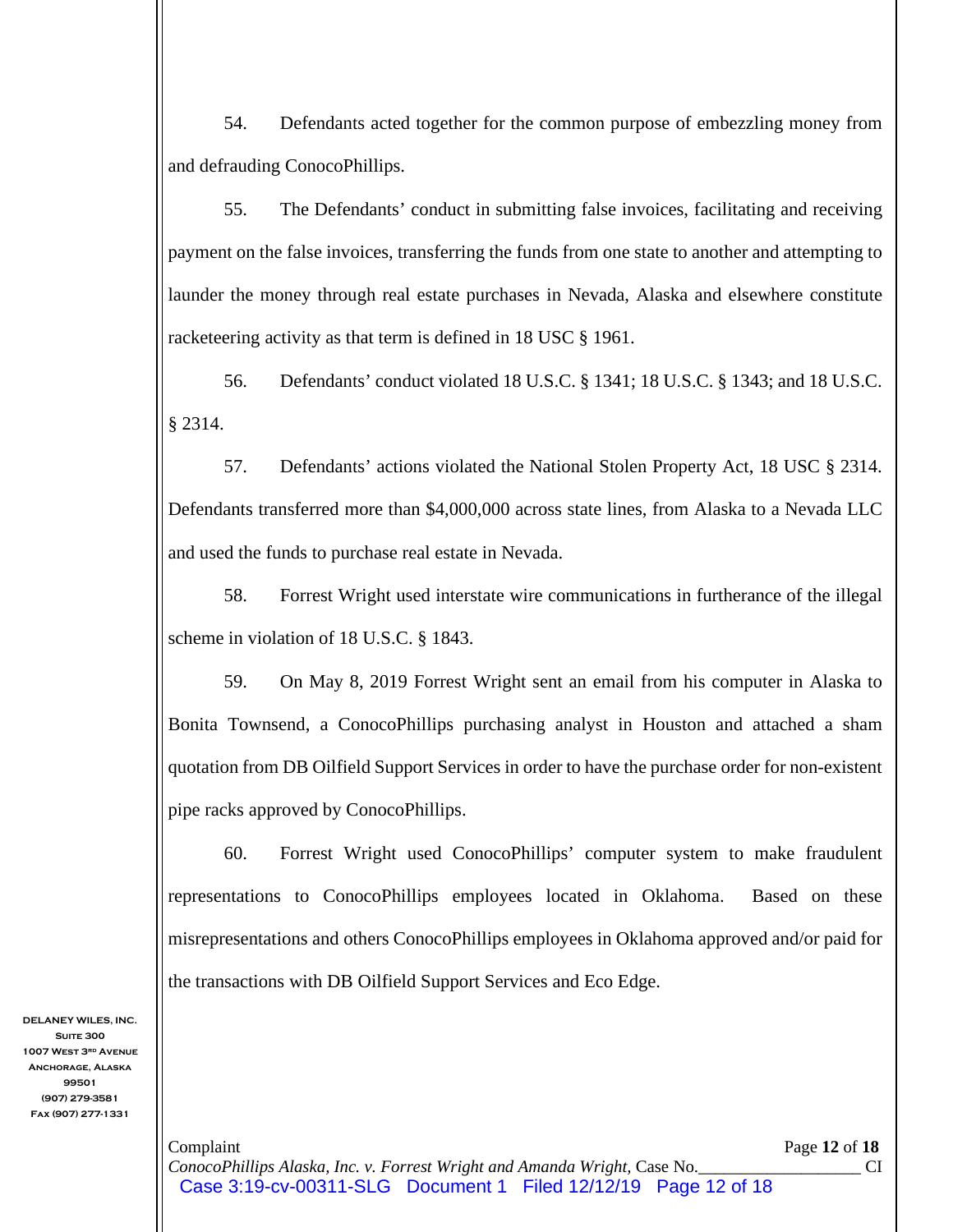61. Between July 19 and August 5, 2019 Forrest Wright used interstate wire communications to communicate with Stephen Richards of Orange Realty Group of Las Vegas to arrange the purchase of real estate in Nevada with the funds embezzled from ConocoPhillips.

62. Between May 9 and May 13, 2019, Forrest Wright used interstate wire communications to communicate with JJ Lehr of American Realty Properties to arrange the purchase of real estate in Nevada with the funds embezzled from ConocoPhillips.

63. Defendants' conduct constitutes an open-ended scheme. Their criminal conduct will continue into the future. As of this date, Nathan Keays of Eco Edge is seeking payment on invoices submitted for work not done and services not rendered.

64. There is no evidence Defendants will cease their racketeering activity if Forrest Wright is not terminated from ConocoPhillips and their scheme interrupted by law enforcement.

65. The numerous separate invoices submitted by DB Oilfield Support Services and Eco Edge demonstrate that there was repetition of criminal activity in reality, not just the threat of repetition.

## **COUNT II—EMBEZZLEMENT**

66. The allegations contained in the preceding paragraphs are incorporated as if fully set forth herein.

67. Forrest Wright was in a position of trust at ConocoPhillips.

68. Forrest Wright used this position of trust to convert money that belonged to ConocoPhillips to his own use.

69. Forrest Wright and the other defendants had the intention to defraud ConocoPhillips at all times relevant here.

## **COUNT III—FRAUD**

**Complaint** Page 13 of 18 *ConocoPhillips Alaska, Inc. v. Forrest Wright and Amanda Wright,* Case No.\_\_\_\_\_\_\_\_\_\_\_\_\_\_\_\_\_\_\_ CI Case 3:19-cv-00311-SLG Document 1 Filed 12/12/19 Page 13 of 18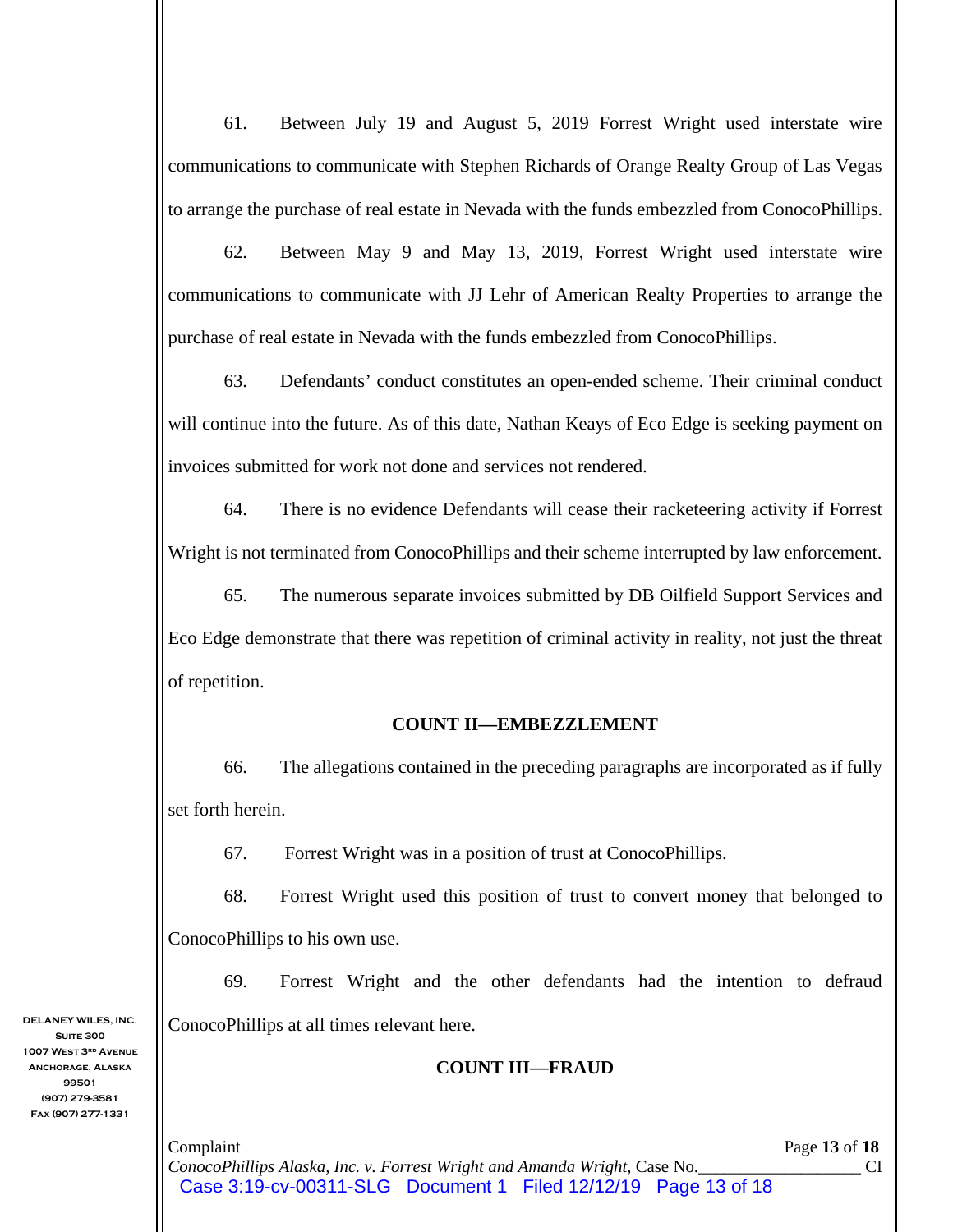70. The allegations contained in the preceding paragraphs are incorporated as if fully set forth herein.

71. Defendants represented to ConocoPhillips that goods and services had been supplied to ConocoPhillips when they had not been supplied.

72. At the time Defendants presented invoices to ConocoPhillips Defendants knew that the goods and services for which they demanded payment had not been supplied.

73. At the time Defendant Forrest Wright through fraud and misrepresentation provided incorrect and misleading facts to other ConocoPhillips employees to convince them to authorize payment of the invoices referenced above, he knew that the goods and services had not been supplied to ConocoPhillips.

74. ConocoPhillips relied upon the representations made by Defendants and contained in the invoices and elsewhere and made payment to Defendants of at least \$7,297,970.00.

75. ConocoPhillips has suffered direct monetary damages as the result of the fraud and misrepresentations made by Defendants.

### **COUNT IV—CONVERSION**

76. The allegations contained in the preceding paragraphs are incorporated as if fully set forth herein.

77. ConocoPhillips is the rightful owner of the funds paid to defendants for goods and services that were not provided.

78. Defendants intentionally engaged in a scheme to deprive ConocoPhillips of possession of the funds paid for goods and services that were not provided.

**Complaint** Page 14 of 18 *ConocoPhillips Alaska, Inc. v. Forrest Wright and Amanda Wright,* Case No.\_\_\_\_\_\_\_\_\_\_\_\_\_\_\_\_\_\_\_ CI Case 3:19-cv-00311-SLG Document 1 Filed 12/12/19 Page 14 of 18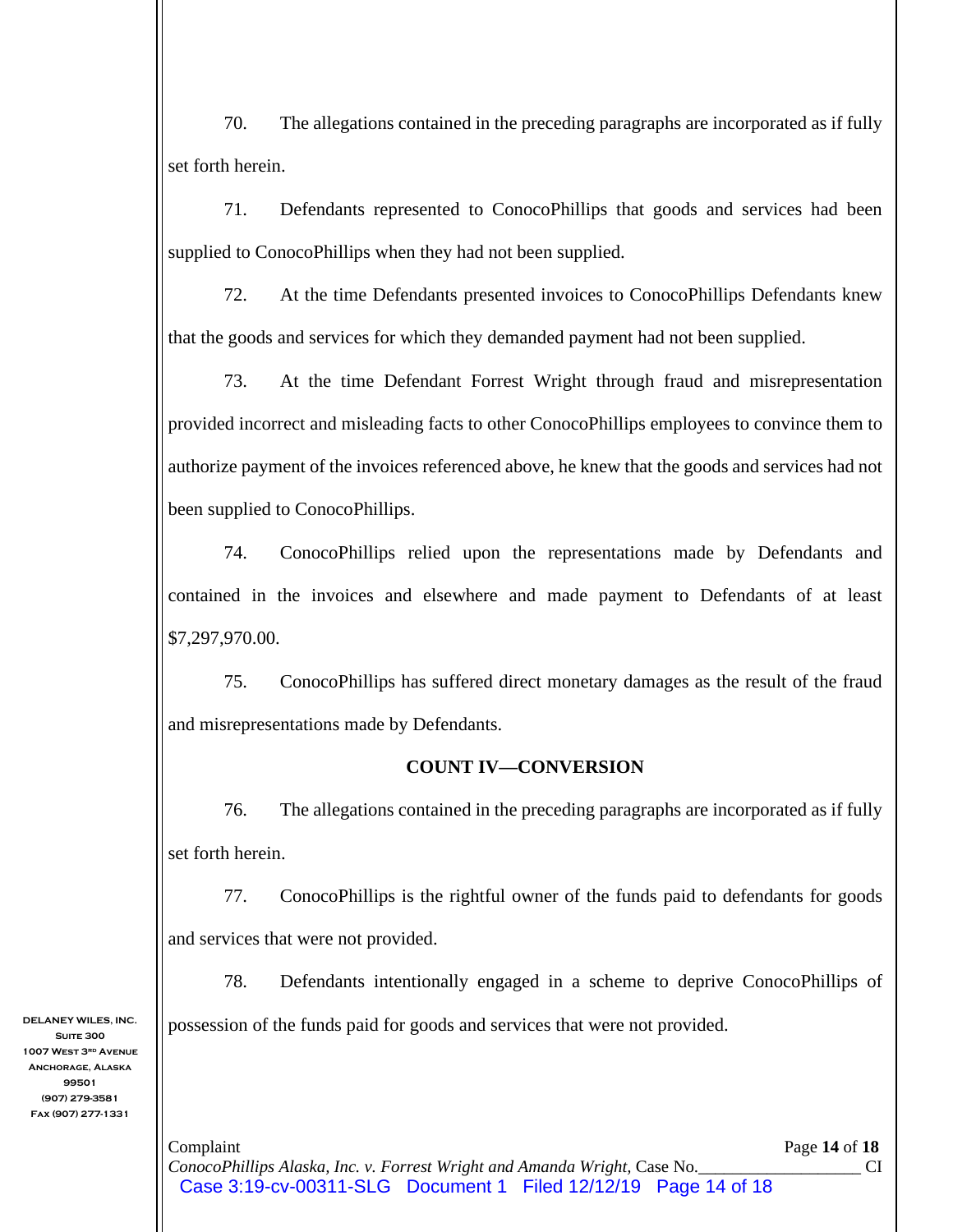79. Defendants have deprived ConocoPhillips of the possession and use of at least \$7,297,970.00

80. ConocoPhillips has suffered damages in an amount no less than \$7,297,970.00.

## **COUNT V—UNJUST ENRICHMENT**

81. The allegations contained in the preceding paragraphs are incorporated as if fully set forth herein.

82. Defendants received benefit in the form of payments from ConocoPhillips made in reliance upon Defendants' misrepresentations and fraud.

83. These payments came at the expense of ConocoPhillips. ConocoPhillips received nothing of value in return for the payments.

84. It is unjust for defendants to retain the benefit of the payments, and they should be required to disgorge and return the payments.

# **COUNT VI—BREACH OF CONTRACT**

85. The allegations contained in the preceding paragraphs are incorporated as if fully set forth herein.

86. Defendants DB Oilfield Support Services and Eco Edge executed binding contracts with ConocoPhillips for the delivery and performance of goods and services.

87. ConocoPhillips by making payments to DB Oilfield Support Services and Eco Edge upheld its end of the bargain.

88. Defendants did not perform under the contracts, and therefore breached those contracts.

# **COUNT VII—CONSTRUCTIVE TRUST**

**DELANEY WILES, INC. Suite 300 1007 West 3rd Avenue Anchorage, Alaska 99501 (907) 279-3581 Fax (907) 277-1331** 

> **Complaint** Page 15 of 18 *ConocoPhillips Alaska, Inc. v. Forrest Wright and Amanda Wright,* Case No.\_\_\_\_\_\_\_\_\_\_\_\_\_\_\_\_\_\_\_ CI Case 3:19-cv-00311-SLG Document 1 Filed 12/12/19 Page 15 of 18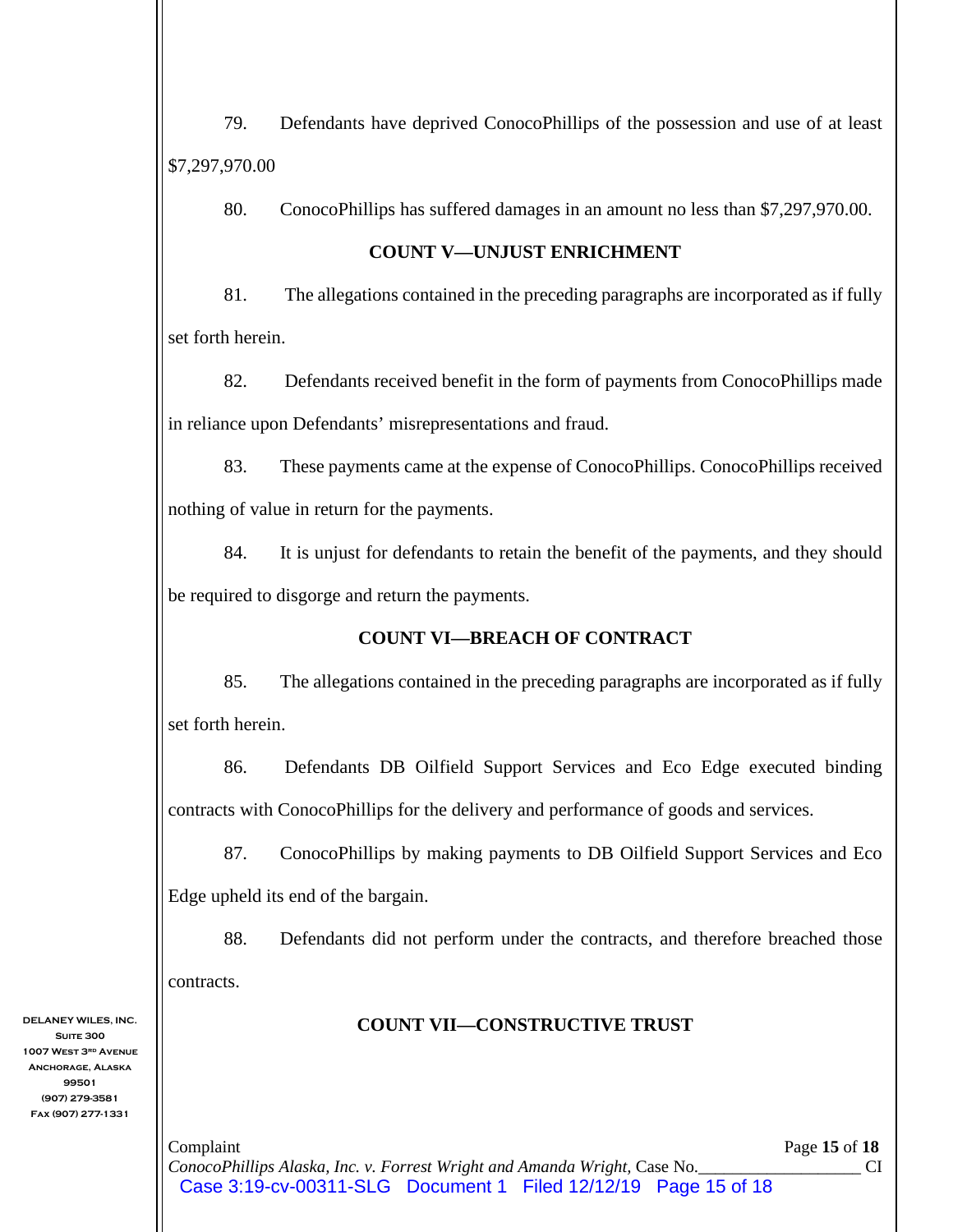89. The allegations contained in the preceding paragraphs are incorporated as if fully set forth herein.

90. Any property interest defendants hold in the embezzled and/or fraudulently obtained funds, and any assets maintained, purchased or obtained using the funds, is held unfairly.

91. Any property interest defendants hold in the embezzled and/or fraudulently obtained funds, and any assets purchased or obtained using the embezzled funds, was obtained by unjust, unconscionable and unlawful means.

92. Any property interest defendants hold in the embezzled and/or fraudulently obtained funds, and any assets maintained, purchased or obtained using the embezzled funds rightly belongs to ConocoPhillips. ConocoPhillips has a good equitable claim to any assets that can be found to have been received by defendants or obtained by them as a result of the funds embezzled from ConocoPhillips.

93. A constructive trust should be placed over all property interests in the embezzled and/or fraudulently obtained funds and all property interests maintained, purchased or obtained using embezzled and/or fraudulently obtained funds, and title and ownership conveyed back to ConocoPhillips.

94. Under the circumstances it would be inequitable to allow defendants to retain embezzled and/or fraudulently obtained funds from ConocoPhillips or any assets maintained, purchased or obtained with those funds. Therefore a constructive trust should be imposed upon such funds and assets in favor of ConocoPhillips as beneficiary.

**COUNT VIII—PIERCING THE CORPORATE VEIL** 

**Suite 300 1007 West 3rd Avenue Anchorage, Alaska 99501 (907) 279-3581 Fax (907) 277-1331** 

**DELANEY WILES, INC.**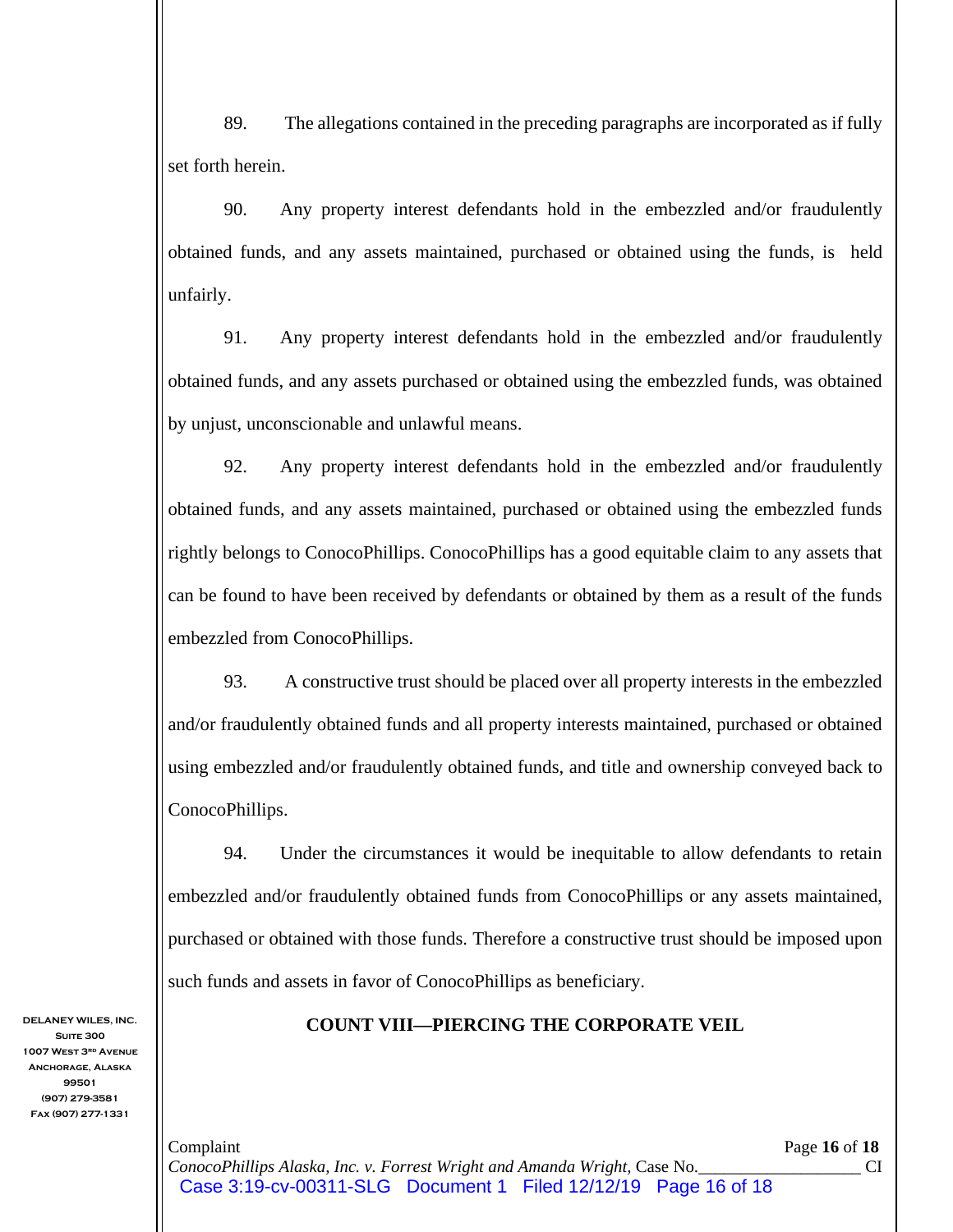95. The allegations contained in the preceding paragraphs are incorporated as if fully set forth herein.

96. The corporate forms of Eco Edge Armoring, and Wright Capital Investments were used to commit fraud and perpetrate crimes.

97. All debts, obligations and assets of the corporate entities should be considered debts, obligations, and assets of their individual owners.

Wherefore, plaintiff ConocoPhillips seeks the following relief:

- A. This court exercise its equitable powers and place a constructive trust over all assets embezzled and/or fraudulently obtained from ConocoPhillips, and all assets maintained, purchased or obtained with those embezzled and/or fraudulently obtained funds from ConocoPhillips.
- B. That this court immediately enter an injunction freezing all funds held by Defendants, and forbidding defendants from selling, disposing or transferring any asset or making any payment or fund transfer to any person or entity.
- C. That this court enter judgment against defendants, jointly and severally in an amount to be proven at trial.
- D. That ConocoPhillips be awarded triple damages under RICO.
- E. That ConocoPhillips be awarded its full costs and attorney fees.

All other relief as may be just and proper.

DATED this 12<sup>th</sup> day of December, 2019.

DELANEY WILES, INC. Attorneys for ConocoPhillips Alaska, Inc.

s/Timothy J. Lamb Timothy J. Lamb, Alaska Bar No.: 8409080

**Complaint** Page 17 of 18 *ConocoPhillips Alaska, Inc. v. Forrest Wright and Amanda Wright,* Case No.\_\_\_\_\_\_\_\_\_\_\_\_\_\_\_\_\_\_\_ CI Case 3:19-cv-00311-SLG Document 1 Filed 12/12/19 Page 17 of 18